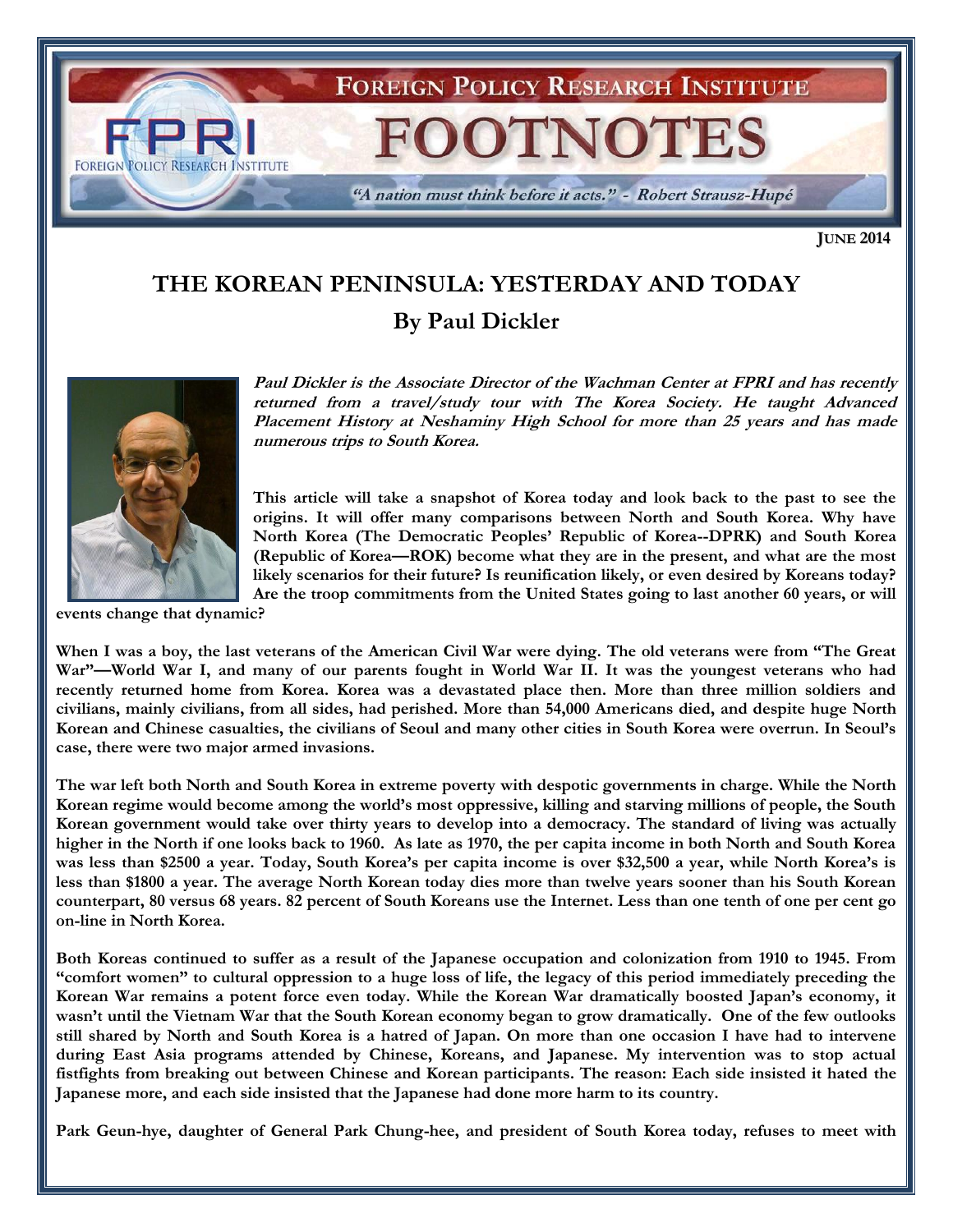**Japan's prime minister, Shinzo Abe. South Korea and Japan argue constantly about many things. The barely inhabitable rocky islands known as Dokdo in Korea but called Takeshima by the Japanese, are one dispute. Another is the argument about the name of the body of water between them, long known as "The East Sea" but labeled "The Sea of Japan" on most maps. Just last year Mitsubishi Heavy Industries, one of Japan's largest and a key competitor of the world's largest ship-building facility, Hyundai's in Ulsan, ROK, was fined by a South Korean court for transgressions during World War II. South Korea charges that as many as 300 Japanese firms used forced (slave) Korean labor during the war. When someone from Shinzo Abe's administration visits the Yasukuni shrine in Tokyo, Koreans protest loudly. Yasukuni honors Japanese soldiers including those accused of war crimes by Koreans. Koreans keep reminding Abe that his grandfather was a "war criminal" before becoming prime minister. They argue about Shinzo Abe's plans to change Japan's constitution (the one drawn up by Americans after "The Pacific War"). Abe would like Japan to have a more "normal" international posture, in large part due to North Korean provocations. Firing missiles over or near Japan or threatening to do so, have become popular North Korean actions and threats. The North has also kidnapped many Japanese citizens. The list goes on. The United States provides for the defense of both Japan and South Korea. Yet, the ROK and Japan, two highly industrialized, well educated, democracies in East Asia, remain torn apart by their history.** 

**It is now more than 60 years since the end of America's "Forgotten War," a war that in many ways remains a daily fact of life in Korea. As one walks the streets of Seoul today, one sees a miraculous economy with state-of-the-art technology. Tall apartment buildings are so numerous that they can barely be counted when gazing in most directions throughout Seoul. Seoul's "satellite cities" today, would qualify as many countries' largest cities. Seoul's traffic rivals Los Angeles'. Korea has become the world's 15th-largest economy, an amazing accomplishment for a nation small in size and limited in natural resources. Cultural icons have been maintained or restored, and Koreans are enormously proud of their cultural history.** 

**While the rest of the world often focuses on China and Japan, smaller Korea has a unique place in world cultural history. Recognition of this fact is a critically important point when looking at Korea. For Koreans "status" is most important—more important than power (Japan) or wealth (China). From technological and cultural advances as far back as the Silla Kingdom (57 BCE to 676 CE) to publication of Hunminjeongum, the proclamation of Korean script (1443 CE) and the completion of Gyeonggukdaejeon, a compilation of laws governing the state (1485 CE) during the Joseon Period (1392-1897 CE), Korea was making significant advances on the world stage. It was builders**  and architects from Baekje, one of the "Three Kingdoms" (actually four) in Korea, who during the sixth century, **came to Japan causing its large temple construction period. From the world famous celadon pottery, to the Tripitaka Koreana, the Korean collection of all Buddhist scriptures carved on 81,000 wooden blocks, to the world's first real printing press in Cheongju (the original printing of the Jikji survives today), all during the Goryeo Period(918-1392), Korea has been making significant contributions to world culture. South Korea is a tapestry of the beautifully preserved and the ultra-modern. Ancient burial mounds are blocks away from bustling modern streets. Fortune telling shamens are blocks away from the ubiquitous skyscraper apartment buildings. However, the Korean War makes even these contrasts pale when comparing the North and the South.**

**While South Korea began with a higher population in 1945 than North Korea (15 million vs. 9 million by rough estimates), the South's population today is over 50 million, more than double the North's. War, famine, and enforced starvation are the biggest causes of this difference. The North today is plagued by backward farming techniques, undependable electric power, food shortages, little income, global isolation, and poor medical care. Most of these problems are by design. Development money has gone to the military. The Kim family and its friends have an undetermined amount of wealth. The DMZ is the world's largest mine field and perhaps its most tense border.** 

**Most of the 3000-plus escapees from the North to the South this past year, went via China. More than three-fourths of these escapees were women. The men are watched too closely and their disappearance could mean death to their entire family. When defectors from the North reach the South, they are put in special facilities to be re-educated. The initial shock of arriving in the South is very great. Education and adjustment time is necessary if the newcomers are going to have a chance at a new life. In addition, the South must always be vigilant for spies from the North. This gives them time to sort out the picture. At present there are more than 25,000 defectors living in South Korea.**

**As a military threat, the North has a long history of provocation and is both technically, and at times vociferously,**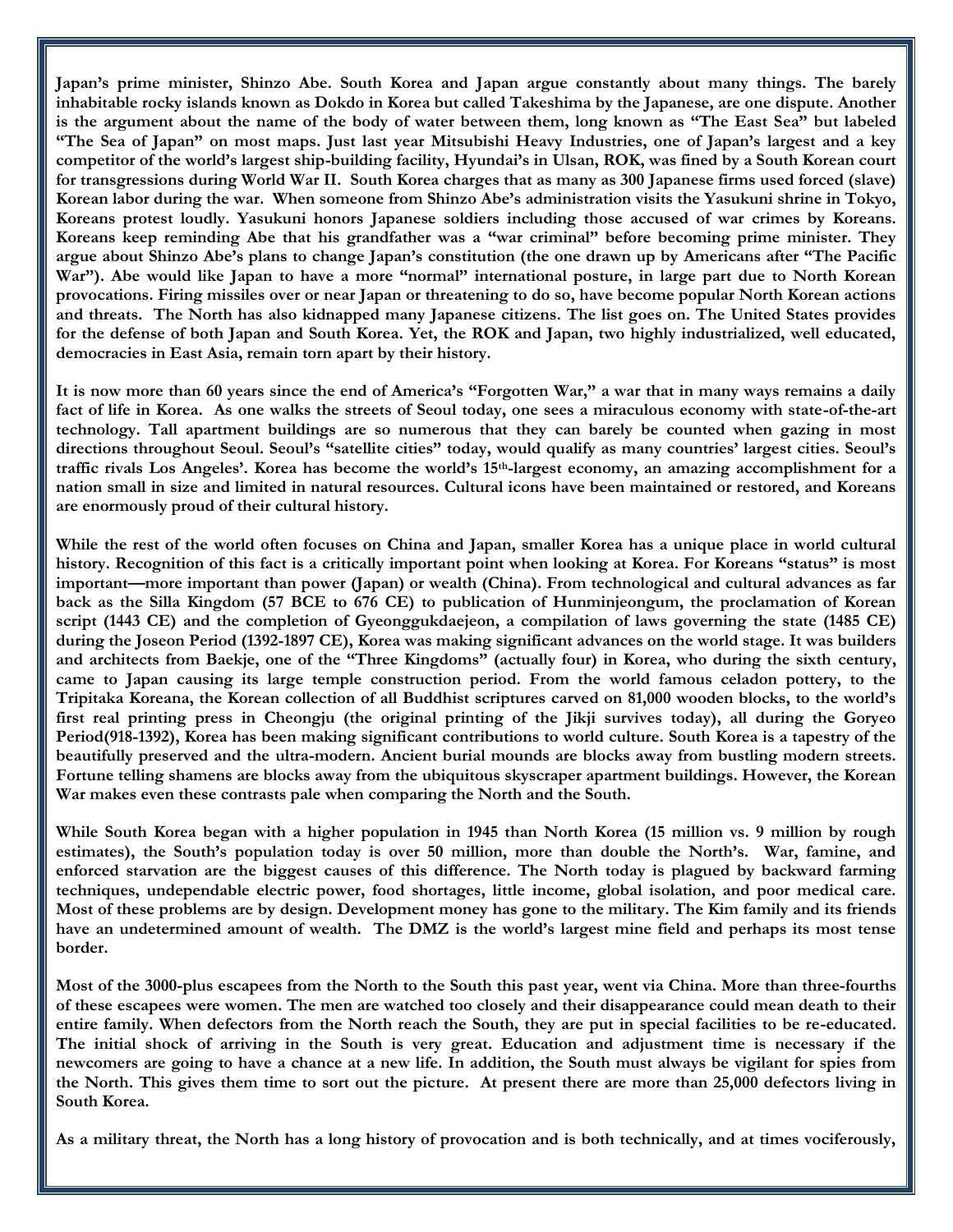**still in a state of war with the ROK. Recent years have seen a torpedo strike against the South Korean corvette Cheonan (2010), the shelling of the South Korean island Yeonpyeong (2010), a North Korean satellite launch (2012), North Korea's third nuclear test (2012), the restarting of North Korea's Yongbyon reactor (2013), and the temporary closing of the Kaesong Industrial Zone--located in North Korea but open to South Korean companies (2013). Many observers feel that Kim Jong Un does such things to attract attention from the world, and to shore up his power at home. North Korea's military is over 1,200,000 soldiers while South Korea's is 650,000 soldiers. Military spending is over 22% of GDP in the North. South Korea's is less than 3% of GDP, while still being three times the dollar expenditure of the North.** 

**Kim Jong Un's military threats and actions are extremely provocative and yet none have crossed the line in terms of starting a war. South Korea and the United States, while committed to not resuming a war, seek to be best prepared in the event that Kim Jong Un does cross that line. The South Korean government has tried all types of postures over the years, in dealing with the North. Certainly the days of Kim Dae Jung's "Sunshine Policy" are clearly in the rearview mirror. Since propping up its regime is the constant goal in the North, a war would destroy that objective. In a neighborhood surrounded by China, Russia, Japan (backed by the USA) and South Korea (backed by the USA), there is little place to go with the latest military hardware.**

**As for reunification, this was for many decades the dream of the South. Reunite families, reunite the country, absorb the North into democracy and capitalism. However, young South Koreans today feel less connected to their northern counterparts. They do not want to pay the huge cost of absorbing the North. They would rather ignore the North than be stuck with its problems. Many of their elders also see their point. The many rounds of "Six Party Talks" and other efforts to promote peace and remove North Korea's nuclear weapons, have had little success. The result has been a mixture of stalemate and North Korean escalation of its weapons.**

**South Korean popular culture has also placed Koreans on a different world stage. K-pop has been amazingly popular throughout Asia—even in Japan. Young Japanese love these Korean pop starts, and maybe an eventual thaw in South Korean-Japanese relations will come from this. Psy's Gangnam Style, popularizing Seoul's Gangnam area, and creating the most played You Tube video in history, underscores South Koreans' impact on popular culture.**

**It is said that today Korea is one third Buddhist, one third Christian, and nearly 100 percent Confucianist. Confucianism or Neo-Confucianism is the moral foundation of South Korea today. There also remains a healthy dose of Shamanism, surviving from ancient times. In most towns and cities one can find the Shamanist area, marked by signs and the original Swastika. It is perhaps, in part, this Confucianist emphasis on relationships which has permitted the Kim Il Sung, Kim Jong Il, Kim Jong Un Dynasty to exercise so much power. Even South Korea was marked by undemocratic rule from Syngman Ree to General Park Chung-hee to General Chun Doo Huan. Democracy did not seem to come easily to Korea, but has been thriving in the South for two decades.**

**Cultural attitudes and Confucianist-oriented relationships can both strengthen and harm Korea. While South Korea has been excelling in education, business, and innovation, it has also suffered some setbacks. When the South Korean ferry Sewol capsized in April of 2014, shock and shame traumatized the Republic of Korea. How could such an advanced country suffer such a disgraceful catastrophe. Greed on the part of the shipping company, Chonghaejin Marine Co. Ltd.—the ship had more than three times the maximum cargo weight (987 tons) 3,608 tons--and had violated its cargo limit on 246 trips, incompetence in moving more than 350 high school students to this overloaded ship, and incompetence and criminality on the part of the crew, led to more than 300 deaths and a national disgrace. The captain was taking a break and the inexperienced third in command helmed the ship as it made its 45 degree turn, unsettling the cargo and tipping the ferry. This whole affair harmed Korea's status. The high school's vice-principal, who was rescued from the sinking ferry, went home and hung himself because he felt responsible for his students. Ferry captain Lee Joon-seok may be the most hated man in South Korea today.** 

**Korean Air, the most prominent airline of Korea, experienced several crashes before 2000. Investigations revealed that the pilot was being treated as the superior in every way. Co-pilots had to fetch him coffee and do whatever he ordered. When this system of relationships and cultural attitudes were crushed after outsiders were brought in, Korean Air's problems came to an end. Korean Air has had one of the best safety records since 2000.**

**Conclusions: Looking over this snapshot of Korea, these are some of the conclusions that can be drawn.**